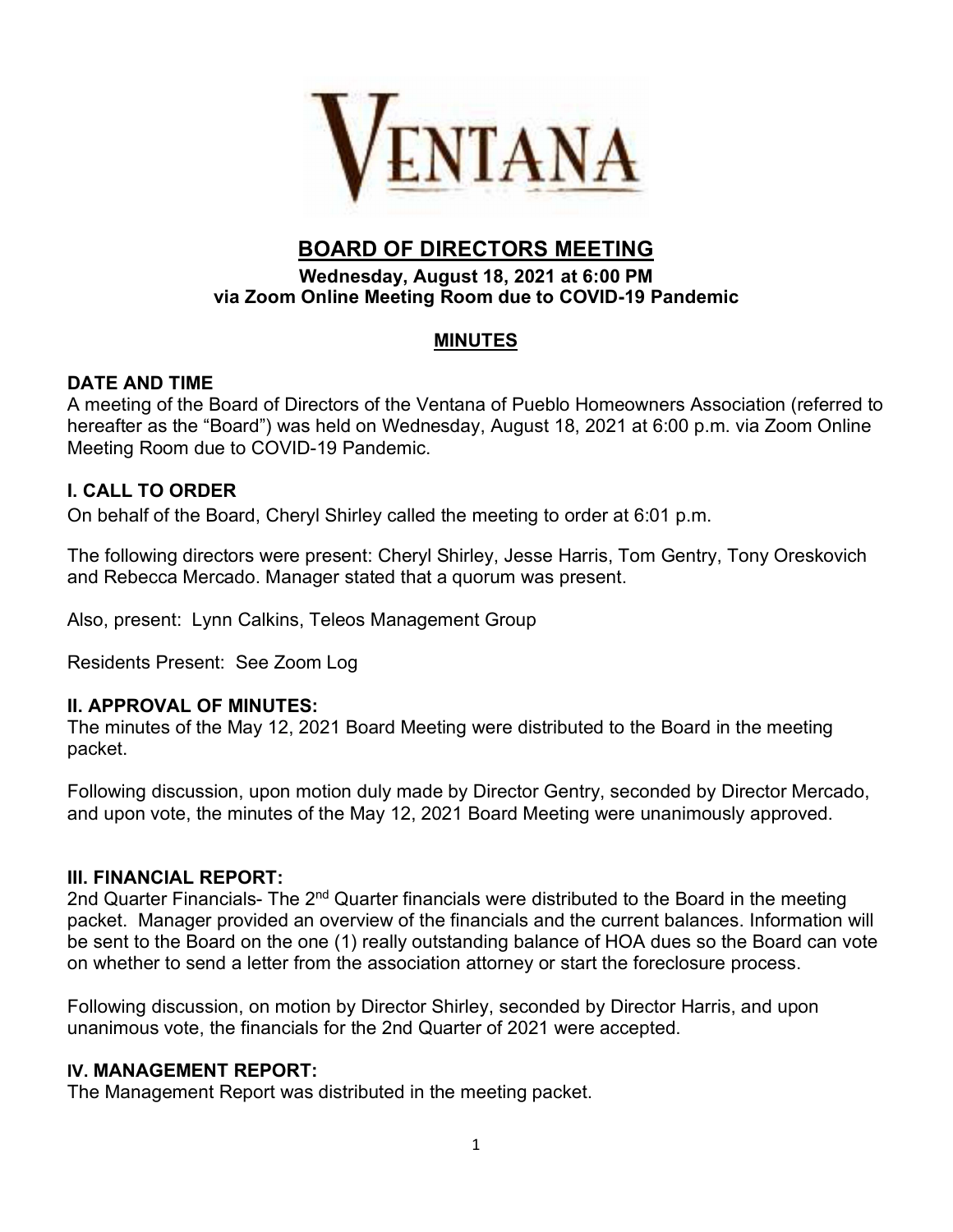Damaged tree is outside Ventana on Bandara Parkway. Management asked at Southside Landscaping and Premier Landscaping for a quote on the damaged tree. The two (2) dead trees that are on Bandara Parkway will be looked at by the Bandara district for replacement. Manager will send quotes to the insurance company to approve and replacement.

The violation report from the same time frame showed four (4) violations still in progress for weeds and one (1) that is on hold. The outstanding violation for a camper has been cleared.

From May 5, 2021 through August 9, 2021 there were 6 total architectural review applications. Of those, four (4) were approved and two (2) are pending.

The two pending applications are for a Pergola and for a fence extension. The Pergola was already built. The homeowner looked at the DRCs to see if approval was necessary for this type of structure but found nothing on a pergola so had it built. The fence extension submittal was from a home right behind that.

Proposal was made by Director Shirley to grant a variance for the pergola that is already built and with doing that, the fence extension of 2 cinder blocks for the other property to raise the fence.

The homeowner explained how she looked through the bylaws and CCRs and did not find information on a pergola. The Board acknowledge that the homeowner did her due diligence by looking through the CCRs.

The pergola was voted on from the design review committee and has three (3) votes for approval. With the 3 votes, that is a majority from the DRC. The variance for the pergola, voted on by the Board, is approved.

Noted for future homeowners: as stated in Article V, Section 505, of Ventana CCR's # (vii) the circumstances leading the applicant to seek a variance are unique to the Lot or Building Site or its Owner, and are not applicable generally to Lots in the Subdivision or their Owners. Variances are approved on case-to-case basis.

The fence extension was approved from the Board but only for a raise of two (2) cinder blocks, not three (3).

Manager will approve those and put the variances in the files.

There were no further questions asked of Management on the management report.

#### **V. RESIDENT FORUM:**

New Builds were mentioned. Three (3) are scheduled to be started in the upcoming weeks.

Trails on end of the cul-de-sac by the soccer field are being driven on which is a danger to the community. Residents will keep a look out to call police on this suspicious activity.